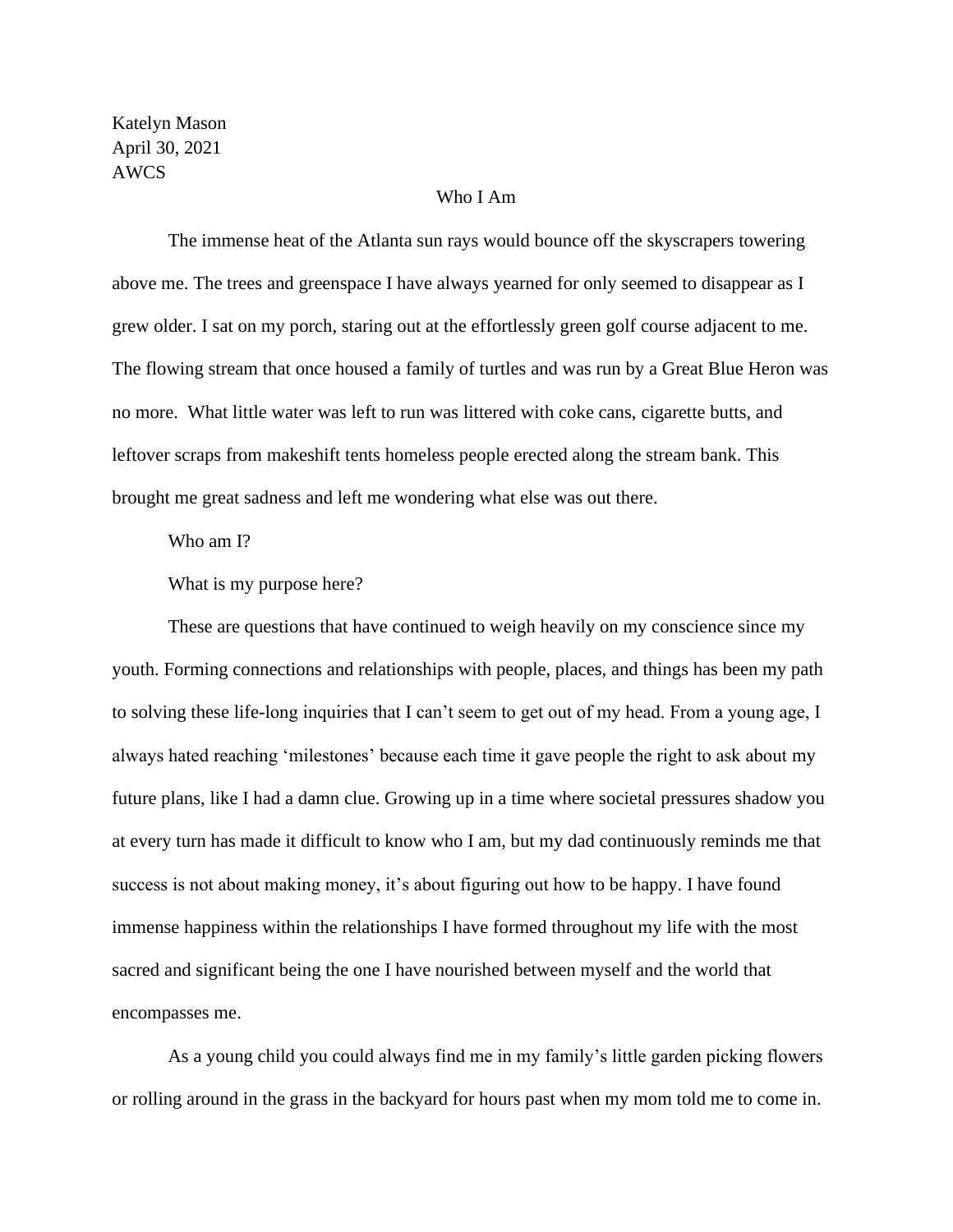From chasing butterflies in the afternoon to following the fireflies after sun-down, I was always the hardest kid to drag inside. So, my parents immersed me in the outdoors. We would take vacations out West to different national parks, each one unique and magical in its own way. Admiring the diversity of the plants, animals, and local people made my heart swell. The National Park Service helped me understand that the thousands of native taxa present in each park represents "the species able to either persist in the area or recolonize after glaciers, lava flows, and other major disturbances", reminding me just how powerful nature is. But everytime I returned back home to Atlanta's skyscrapers, concrete jungles, and squirrels, my heart would sink, and all of nature's beauty would feel like a dream thousands of miles away.

I found solace in a saying we learned in Hebrew School as a kid, *Tikkun Olam*, which roughly means "to repair the world". This simple phrase lit a fire in my youthful self, if I was not happy with the way the world was, it was my responsibility to do something about it. Life seemed like such a joke to me as a teenager. We are born into this magical world, full of opportunities and experiences, yet expected to ignore and throw it all away for what ends up being a capitalistic education. We are taught history incorrectly and shielded from anything that makes our country, or our species in particular look bad. Nothing ensues us to find answers within nature anymore; everything surrounds technology and innovation. But every time I feel like giving up on society (which occurs quite often…), I remind myself of *tikkun olam*, and how it is my own duty to actively change the wrong. It is my own duty to recognize the way society's perspective on life and nature has negatively changed over centuries, and my own duty to tell a different narrative.

This newfound notion of *tikkun olam* became very important to me, and helped me find my own identity. Gerald J. Blidstein, the Israel Prize laureate in Jewish philosophy and an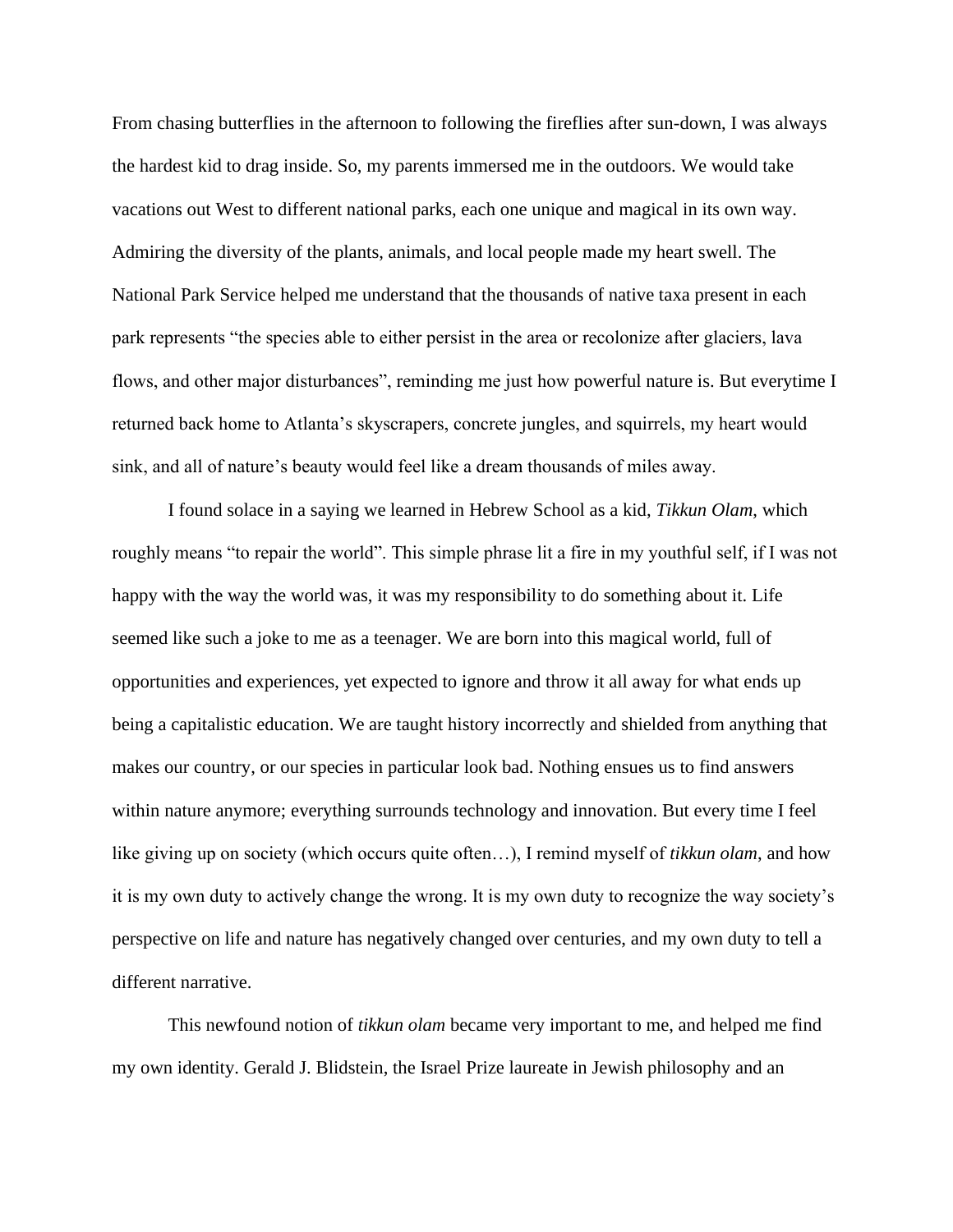esteemed professor at Ben-Gurion University of the Negev, describes the crucial part of *tikkun olam* to be "responsibility". Blidstein furthered my daily life questioning by saying how "We are asking: What does Judaism as a self-conscious entity say? What do our normative materials teach us as to this involvement? Do they impose this responsibility on us? And on a more pragmatic and specific level: How are we best advised to pursue this responsibility? What priority does it claim vis-a-vis other responsibilities and norms?". These seemed to be inquiries I subconsciously thought about daily but never got around to answering. As I got older, I participated much more in my Temple's community because I found their values to be much like my own. We are taught at a young age that no matter what you have materially or financially, you will always hold the ability to practice 'mitzvot'. A 'mitzvah' translates literally in hebrew to 'commandment', but is used generally to mean the act of a good deed. In K-5th grade, everyone would bring in quarters or dollars to place on the 'mitzvah cart' as it traveled from class to class. You would get to choose whether to donate to animals, Israel, people, or the environment. Even as a kid, I made sure my allowance always made it into the 'environment' slot, many times urging my peers to do the same. As we got older and the 'mitzvah cart' no longer made it around to our classes, my Temple found more impactful, hands-on ways for us to continue our practice of *mitzvot,* and *tikkun olam.* 

In 2013, we had the opportunity to travel to New Orleans, which was eight years after Hurricane Katrina tore through the land and people's lives. Professor and Head of the Department of Urban and Regional Planning at the University of Illinois, Robert B. Olshansky, stated that "Hurricane Katrina was the greatest urban and regional disaster in U.S. history", and it was unimaginable how much of that disaster was still present almost a decade later. Olshansky believes that "To succeed, we must learn from disasters of the past, while also applying the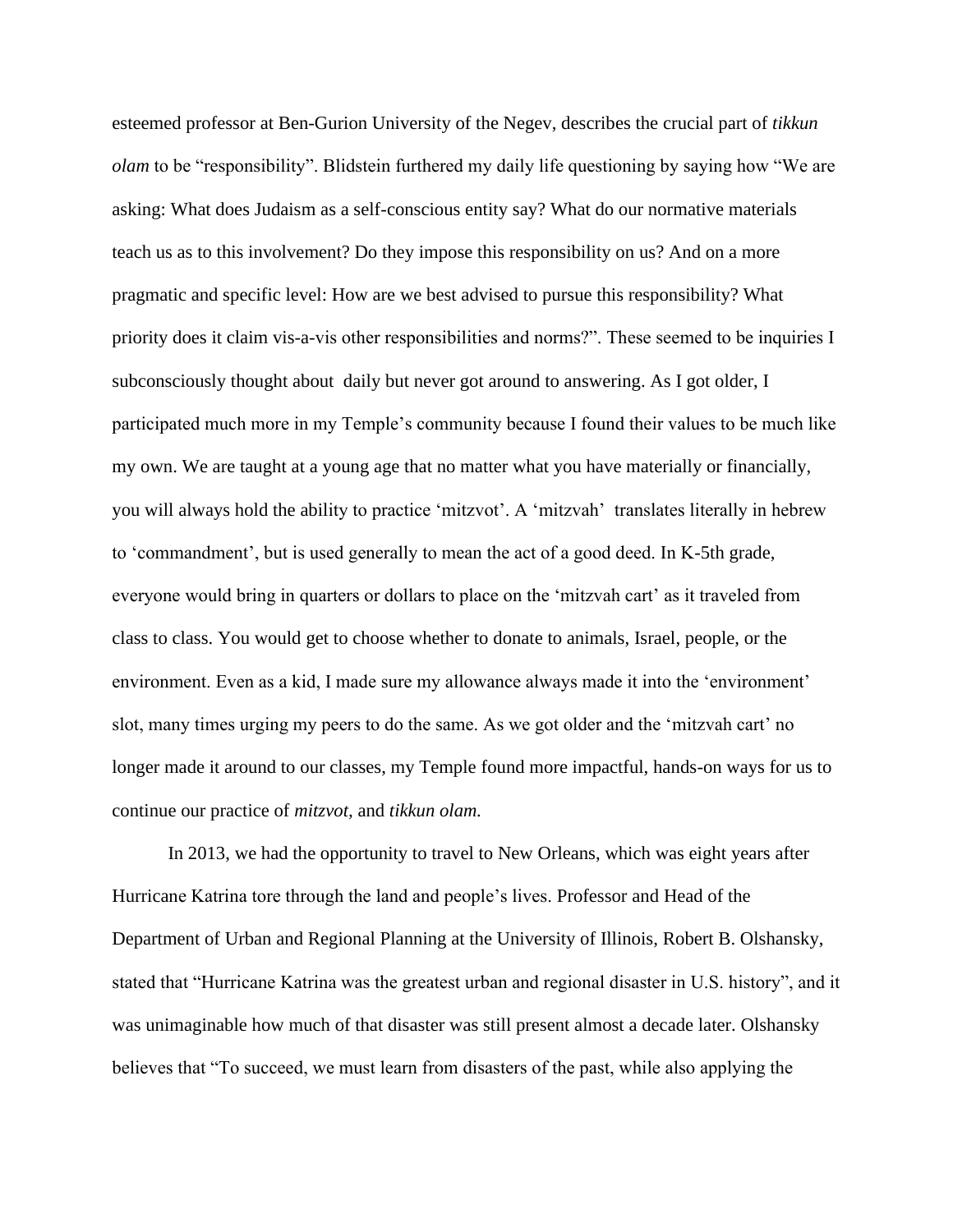planning knowledge of the present''. I could not agree more with this statement. It's so important to understand why and how something happened in order to keep it from recurring. The progress we made in New Orleans, though small in my eyes, was extremely impactful for the community. Neighbors from blocks over would stroll by and note that the city had basically abandoned many of the roads they deemed to be "too much work". They told us tales of the nightmare they or their family members endured. Major chunks of sidewalks had been ripped up and were stacked on top of one another. Each section covered in its own diverse array of fallen trees, mounds of dirt, and the worst of it all--the trash. Imagine every item-tiny or large- we have in our homes, from clothes to trinkets to pots and pans to just our daily household trash. It was all present and accounted for in the ruins of what once was a beautiful neighborhood with an elementary school, church and community garden across the street.

My freshman year of college, I came in as undecided regarding my major,without the smallest idea where I would wind up, but knowing in my heart I wanted to make a difference, somewhere, somehow. Both of my parents are strong advocates for social and climate justice and would not stop talking about this 'new, cool major' they wish had been around when they were in college. Cluelessly, I chose Cody Millers 'principles of Sustainable Development' (where I met the beautiful LuAnna Nesbitt!!!), and it changed my perspective on everything, including how I understood *Tikkun Olam*. As a teenager, I never tried to make my voice heard. I stayed in the back and quietly did my part- recycling, shopping second-hand, picking up litter on walks with my dog, conserving water while brushing teeth and showering. It was through SD that I realized doing our part individually, although important, is not enough. We are the youth that see through all the corporate bs, but also the youth that do not know their voice because society worked so hard to strip it away. I now fully comprehend the power behind community action and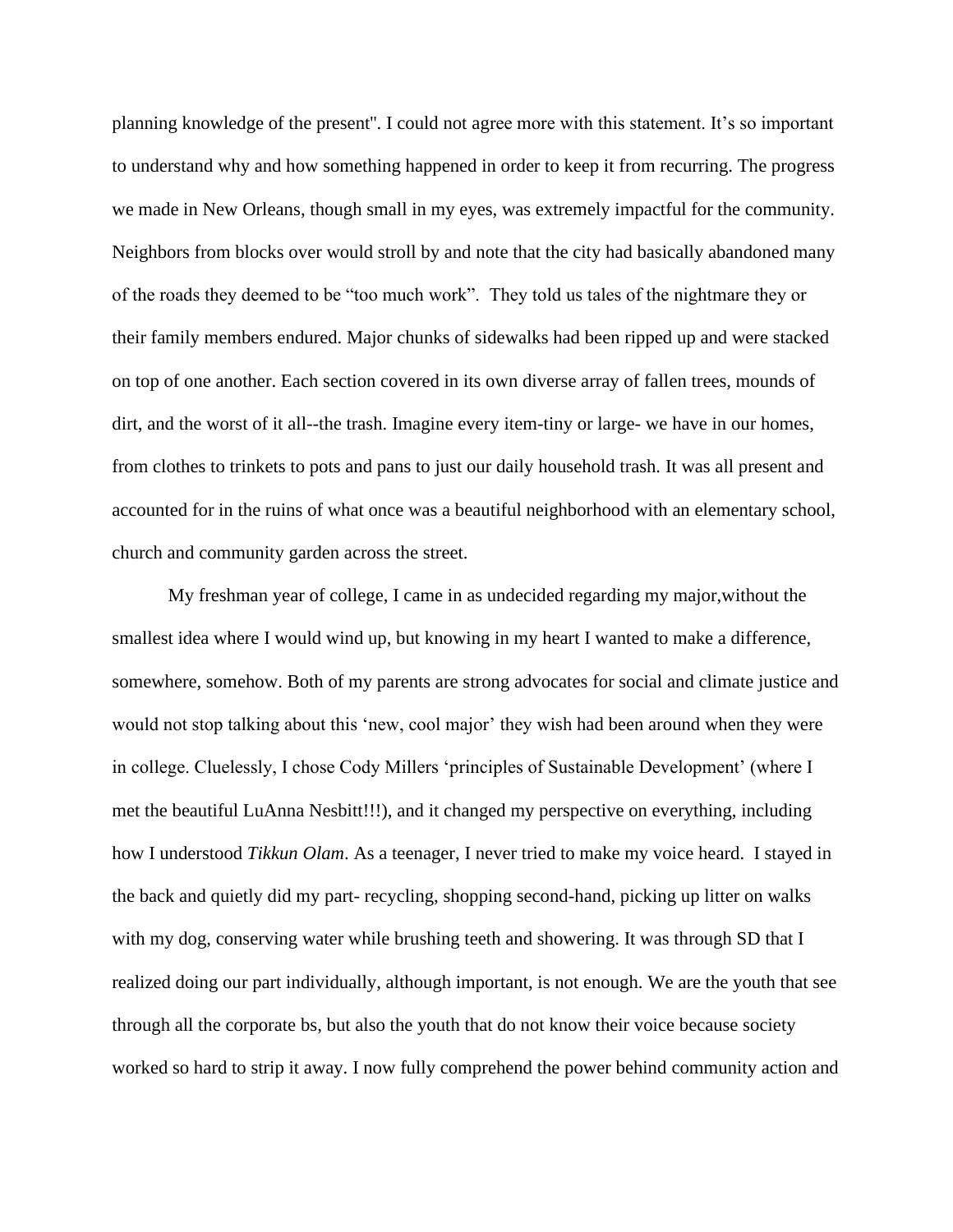bringing multiple voices together to drive the change we all want and need. This is something I never would have realized or acknowledged had it not been for this major pushing me to strengthen my relationships with nature and the like-minded individuals around me.

Something I keep going back to is a quote from the documentary, 'Kiss the Ground'. President Franklin D. Roosevelt acknowledged our ways of agriculture as being destructive to the land, and in 1936, created the Soil Conservation Service. "What I have seen confirms me in the belief that I have had for a long time that we're going to win on this problem. It relates to working out a plan of cooperation with nature instead of going along with what we've been doing in the past trying to buck nature". The majority of the film hones in on soil's innate properties and how with our current farming systems such as tilling, we are in turn de-fertilizing the soil-rendering it useless. Roosevelt addressed this issue almost a century ago, and yet our harmful practices remain the exact same.

The issue is that not enough people are knowledgeable on these topics because either they truly do not care or they do not have access to the information. We have to be willing to not only learn, but also share what we do know with others. I strongly stand behind community action and believe Peter Senge and Claus Otto Scharmer explained it quite well in chapter 17 of Hillary Bradbury's book, Handbook of Action Research: "Community action research builds on the tradition of action research by embedding change-oriented projects within a larger community of practitioners, consultants, and researchers. Like action research, community action confronts the challenges of producing practical knowledge that is useful to people in the everyday conduct of their lives". What makes this form of action so powerful to me is the environment that is created through collective action. A setting where people are free to come and speak their mind and more importantly, reflect.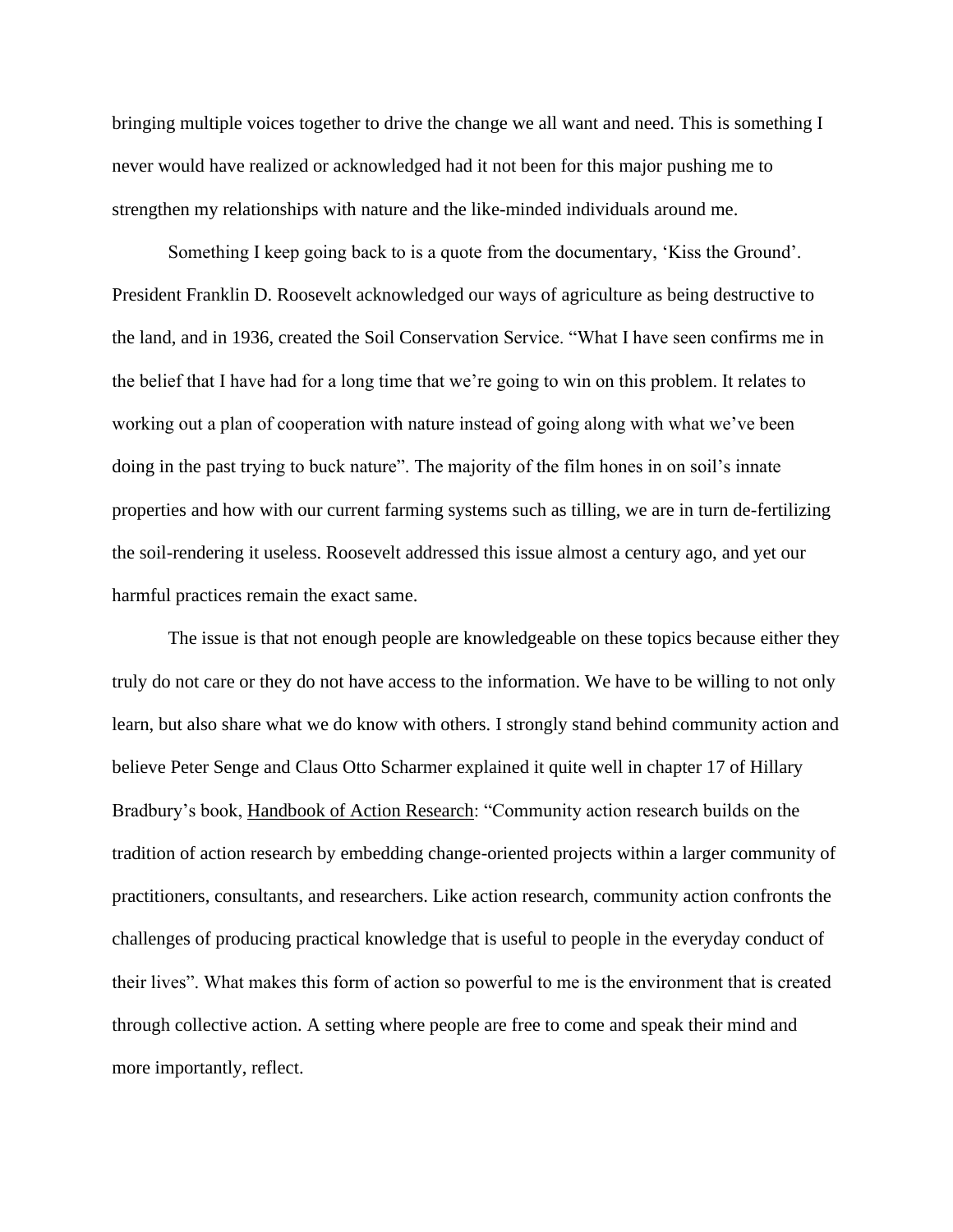We are all living on a massive floating rock in the sky with very little true knowledge on how it came to be, except for the fact that humans are currently killing it slowly. Now I don't know about the rest of y'all, but the thought of this causes me great anxiety for the future to come. Finding community settings such as the sustainable development department here at App or my Temple squad back in Atl, helped me realize I am not alone. The power of community is innate, and it is only a matter of time until this is common knowledge. I may not know exactly who I am or where I am going in life, but I know in my heart that I am on the right path surrounded by the right people. I give thanks to nature for being my second home, thanks to my parents for pushing me to be the activist I am today, and the warmest of thank yous to my beautiful community of SD peers for constantly reminding me why I am here and do what I do.